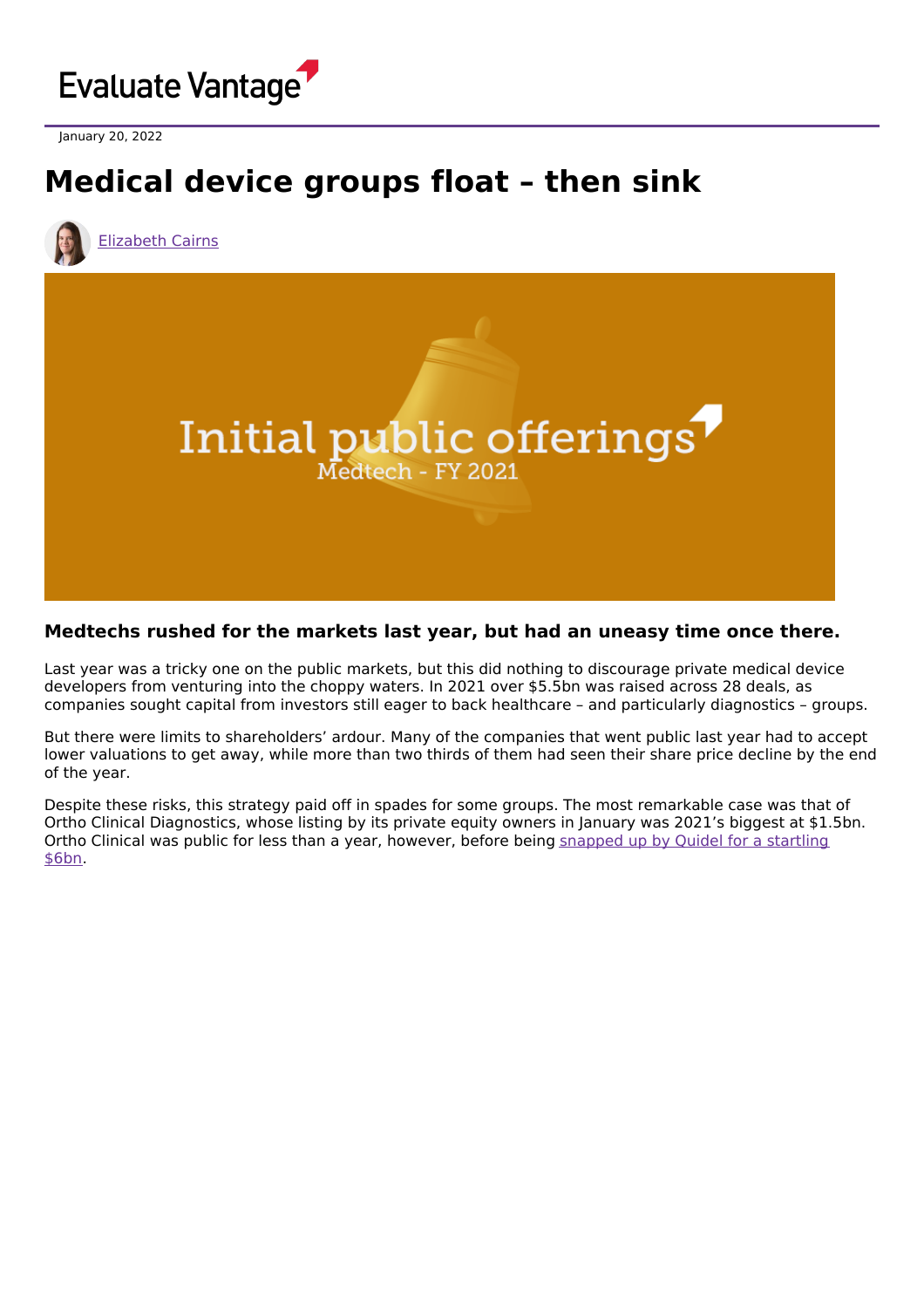| The 10 biggest medtech IPOs of 2021 |                                     |                         |                             |                      |                                           |
|-------------------------------------|-------------------------------------|-------------------------|-----------------------------|----------------------|-------------------------------------------|
| <b>Date</b>                         | <b>Company</b>                      | <b>Focus</b>            | Amount<br>raised<br>$(\$m)$ | Premium/<br>discount | <b>Share price</b><br>change to Dec<br>31 |
| Jan 28                              | Ortho Clinical<br>Diagnostics       | In vitro<br>diagnostics | 1,486                       | (21%)                | 26%                                       |
| Feb 11                              | Signify Health                      | Healthcare IT           | 649                         | 17%                  | (41%)                                     |
| Sep 30                              | Oxford Nanopore<br>Technologies     | In vitro<br>diagnostics | 442                         | 3%                   | 64%                                       |
| May 27                              | <b>Singular Genomics</b><br>Systems | In vitro<br>diagnostics | 258                         | 5%                   | (47%)                                     |
| Feb 11                              | <b>Talis Biomedical</b>             | In vitro<br>diagnostics | 254                         | 7%                   | (9%)                                      |
| Jul 15                              | <b>Sight Sciences</b>               | Ophthalmics             | 240                         | 2%                   | (27%)                                     |
| <b>Jul 23</b>                       | Sophia Genetics                     | Healthcare IT           | 235                         | $0\%$                | (22%)                                     |
| Sep 25                              | Cue Health                          | In vitro<br>diagnostics | 200                         | $0\%$                | (16%)                                     |
| Feb 5                               | Lucira Health                       | In vitro<br>diagnostics | 176                         | 6%                   | 10%                                       |
| Sep 15                              | <b>Procept Biorobotics</b>          | Urology                 | 164                         | 9%                   | 0%                                        |

All listings on Nasdaq, except Signify on the NYSE and Oxford Nanopore on the LSE. Source: Evaluate Medtech & company websites. Premium/discount calculated from mid-point of initially proposed price range and final offer price.

Apria, too, was bought less than a year after its IPO. Its flotation in February raised \$150m, putting it just outside the top 10, and by the end of 2021 its stock was up 63%, the third highest rise of 2021. Last week the hospital equipment supplier Owens & Minor pounced, paying \$1.5bn for the group which, as a maker of integrated home-based respiratory devices such as sleep apnoea products and negative pressure wound dressings, is a good fit with the buyer.

The deal also shows that the vogue for buying developers of remote [internet-enabled](https://www.evaluate.com/vantage/articles/insights/ma/device-makers-buy-big) technologies is continuing into this year.

The preponderance of diagnostics companies in the top 10 is a reflection of the broad popularity of this subsegment with investors of all kinds. Six of the top 10 venture rounds last year went to test companies, for instance. Even before the outbreak of the new coronavirus the technology was relatively fast and cheap to develop, and it has long been a favourite of both VCs and investors in the public markets.

The other clear message to come out of 2021's data is that the US is still seen as the land of opportunity. With two exceptions – Oxford Nanopore's flotation in London and Affluent Medical's €33m (\$30m) listing on the Euronext Paris – all last year's IPOs occurred in New York.